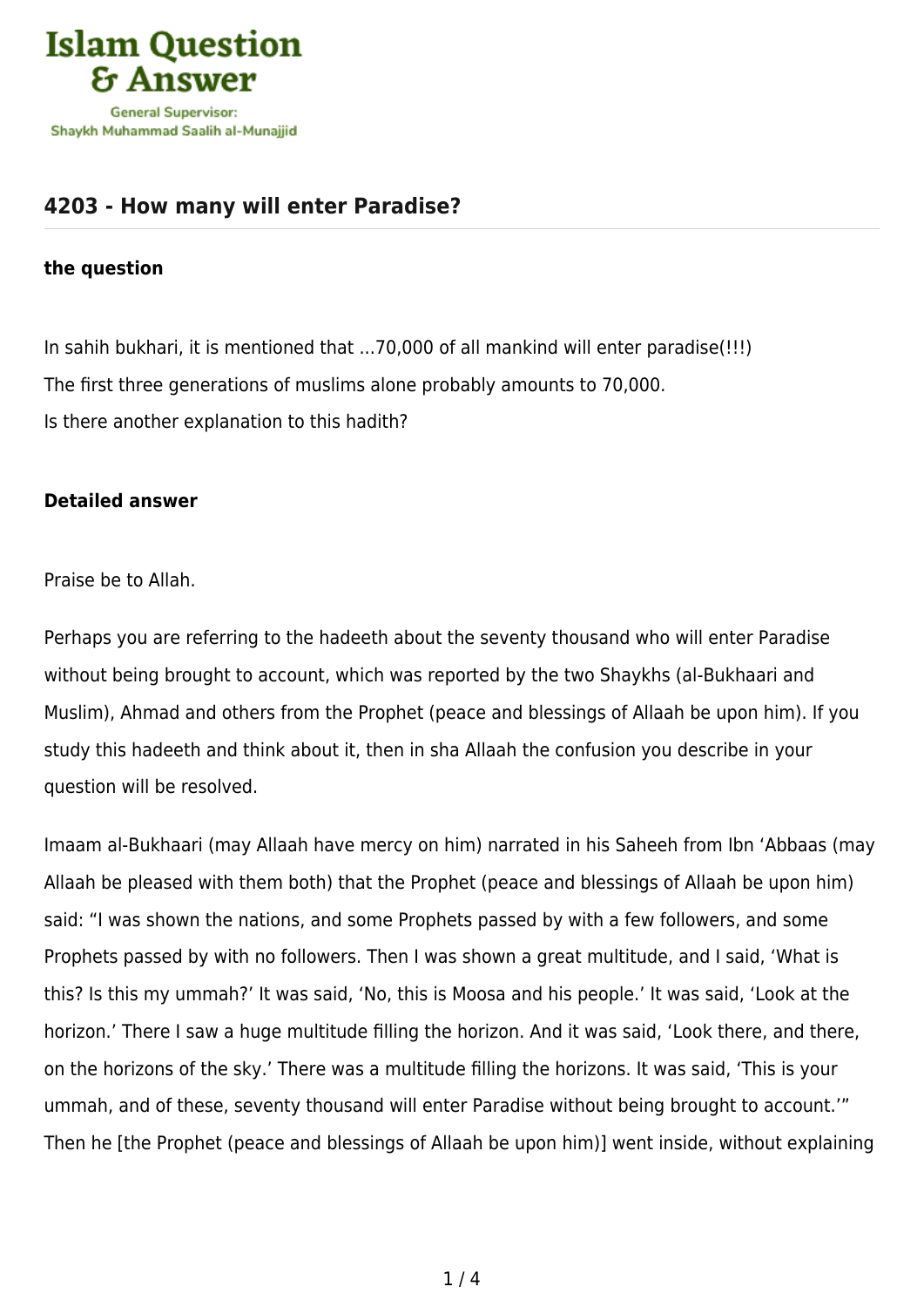

further. The people started to discuss what he had said, saying, "We are the ones who have believed in Allaah and followed His Messenger; we are they" or, "It is our children who were born in Islam whilst we were born in Jaahiliyyah." The Prophet (peace and blessings of Allaah be upon him) heard about what was being said, so he came out and said: "They are the ones who do not seek ruqya, do not believe in bad omens and do not use branding; they put their trust in their Lord…"

What the hadeeth means is that there is a group of this ummah who will enter Paradise without being brought to account, not that the number of inhabitants of Paradise from this ummah is seventy thousand. The seventy thousand referred to in this hadeeth are of a high status in this ummah because of some special qualities that they have, as mentioned in the hadeeth: "They are the ones who do not seek ruqya, do not believe in bad omens and do not use branding; they put their trust in their Lord…"

The reason why they will enter Paradise without being brought to account and without being punished is stated clearly in another report narrated by al-Bukhaari (may Allaah have mercy on him) from Ibn 'Abbaas, who said: "The Prophet (peace and blessings of Allaah be upon him) said: 'I was shown the nations. One Prophet passed by with a group, another passed by with a small band, another with ten followers, another with five, and another on his own (with no followers). I looked and saw a huge multitude, and I said, "O libreel, are these my ummah?" He said "No, but look at the horizon." So I looked and saw a huge multitude. He said, "These are your ummah, and these are seventy thousand at their head who will not be brought to account or punished." I said, "How come?" He said, "They do not use branding, or seek ruqya, or believe in bad omens; they put their trust in their Lord."' 'Ukhaashah ibn Mihsan stood up and said, 'Pray to Allaah to make me one of them!' He [the Prophet (peace and blessings of Allaah be upon him)] said, 'O Allaah, make him one of them.' Then another man stood up and said, 'Pray to Allaah to make me one of them.' He said, ' 'Ukaashah has beaten you to it.'"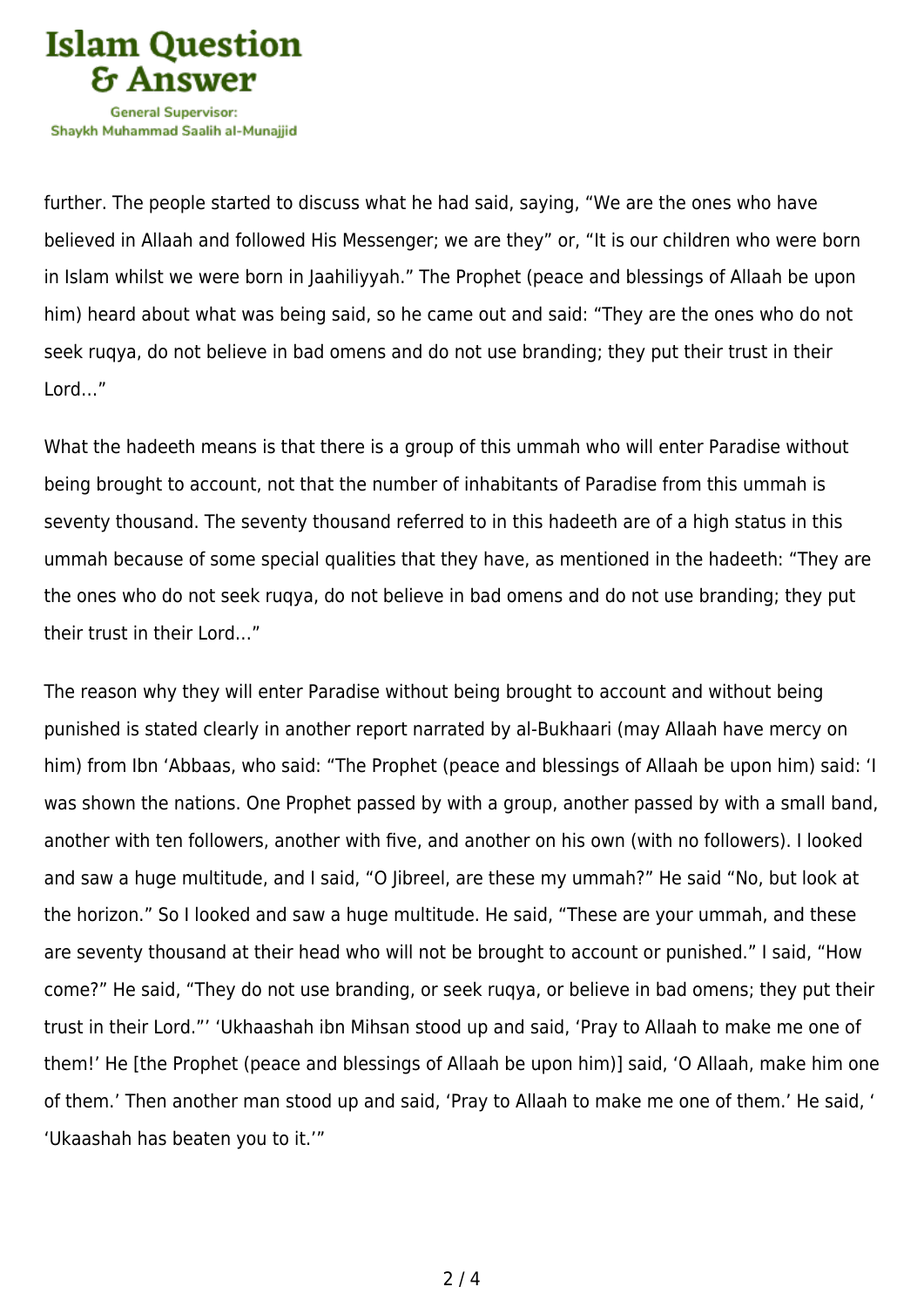

(Saheeh al-Bukhaari, 6059).

They are described further in another hadeeth, narrated by Sahl ibn Sa'd (may Allaah be pleased with him), according to which the Prophet (peace and blessings of Allaah be upon him) said: "Seventy thousand or seven hundred thousand [one of the narrators was not sure] of my ummah will enter Paradise, and the first of them will not enter until the last of them do so. And their faces will be like the moon on the night when it is full." (Reported by al-Bukhaari).

Abu Hurayrah (may Allaah be pleased with him) said: "I heard the Messenger of Allaah (peace and blessings of Allaah be upon him) say: 'A group of my ummah seventy thousand strong will enter Paradise, with their faces shining like the moon." (Reported by al-Bukhaari).

Muslim also reported about them in his Saheeh from Jaabir ibn 'Abd-Allaah: "… then the believers will be saved and the first group to be saved will have faces like the moon when it is full, [they will be] seventy thousand, who will not be brought to account. Then will come those who shine like the stars in the sky…"

There is good news for all of us Muslims in this hadeeth and others. There is more information in a report narrated in the Musnad of Imaam Ahmad and the Sunan of al-Tirmidhi and Ibn Maajah, where Abu Umaamah is reported to have said that the Prophet (peace and blessings of Allaah be upon him) said: "My Lord promised me that seventy thousand of my ummah will enter Paradise without being brought to account or being punished; with each thousand of them will be another seventy thousand, plus three handfuls of the handfuls of my Lord, may He be glorified." We ask Allaah to make us among them. Just imagine: seventy thousand, with each thousand of whom is another seventy thousand – how great will be the total number of people who will enter Paradise without being brought to account? How many will be in each handful "scooped up" by the Merciful, Compassionate, Generous Almighty Lord? We ask Allaah to make us among that number.

The second item of good news is that the number of inhabitants of Paradise from this ummah will